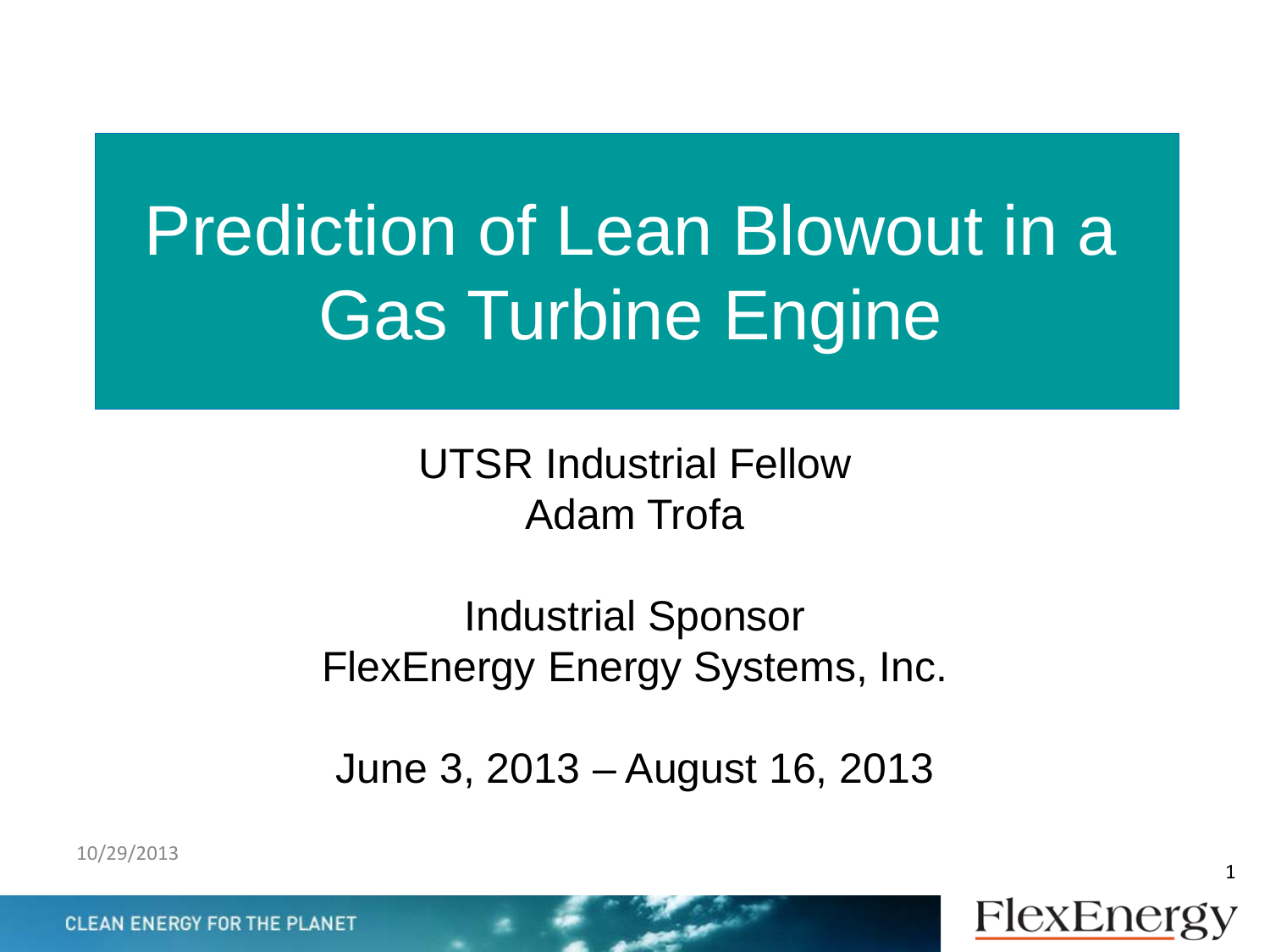### **Overview**

- FlexEnergy manufactures gas turbines operating in the 250kW power range
- The lean-premixed combustion regime they operate in is susceptible to extinction via blowout
	- Pilots stabilize combustion, but introduce diffusion flames, which increase emissions
	- Pilots are turned on in two levels to allow a greater operating range with a reduced emissions impact
- Updated engine adds features that improve stability characteristics
	- Need to determine operating envelope and pilot schedule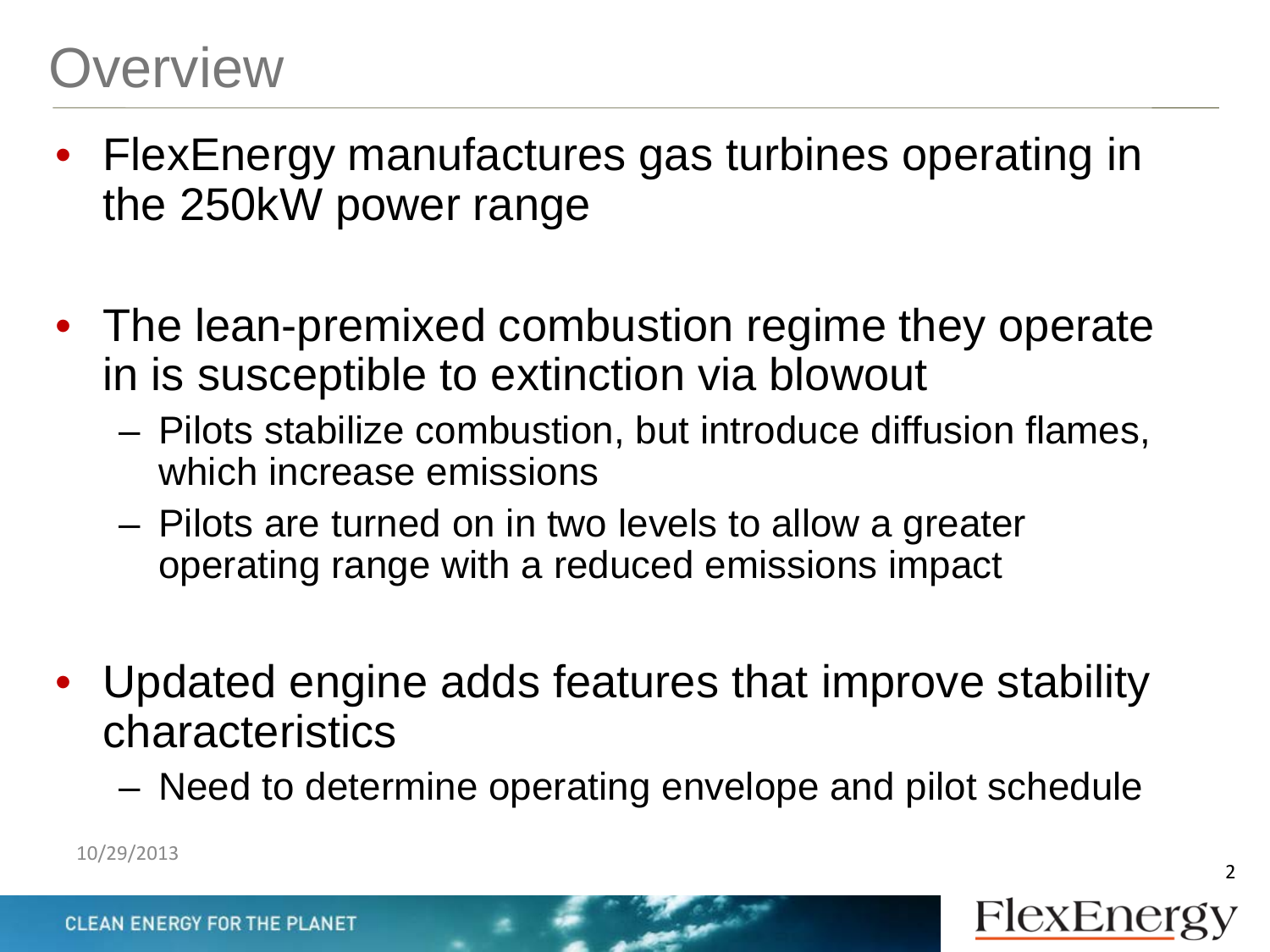### Test Procedure

- 1. Set inlet air flow rate
- 2. Set power to achieve proper operating temperature
- 3. Allow turbine to reach steady state conditions
- 4. Manually set pilot valves
- 5. Reduce output power, and therefore fuel flow
- Data collected during ramp and blowout
- Data also collected at steady state conditions
- Repeated for multiple air flow rates, fuels, combustors
- Only no pilot and pilot level 1 tested 10/29/2013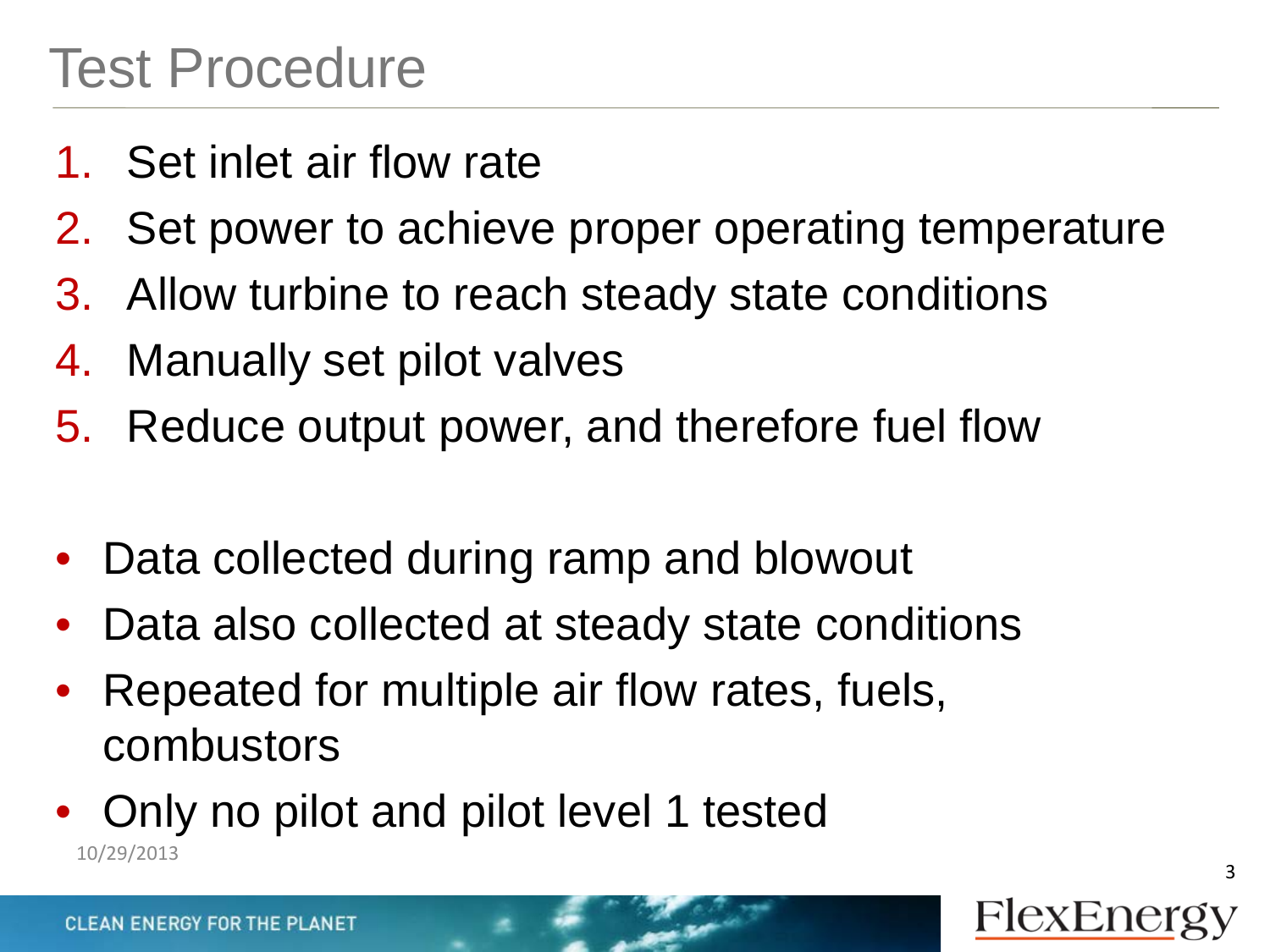### **Results**



#### **Lean Blowout**

- Pilot level 1 extends operating range, as expected
- The data is spread out
	-

10/29/2013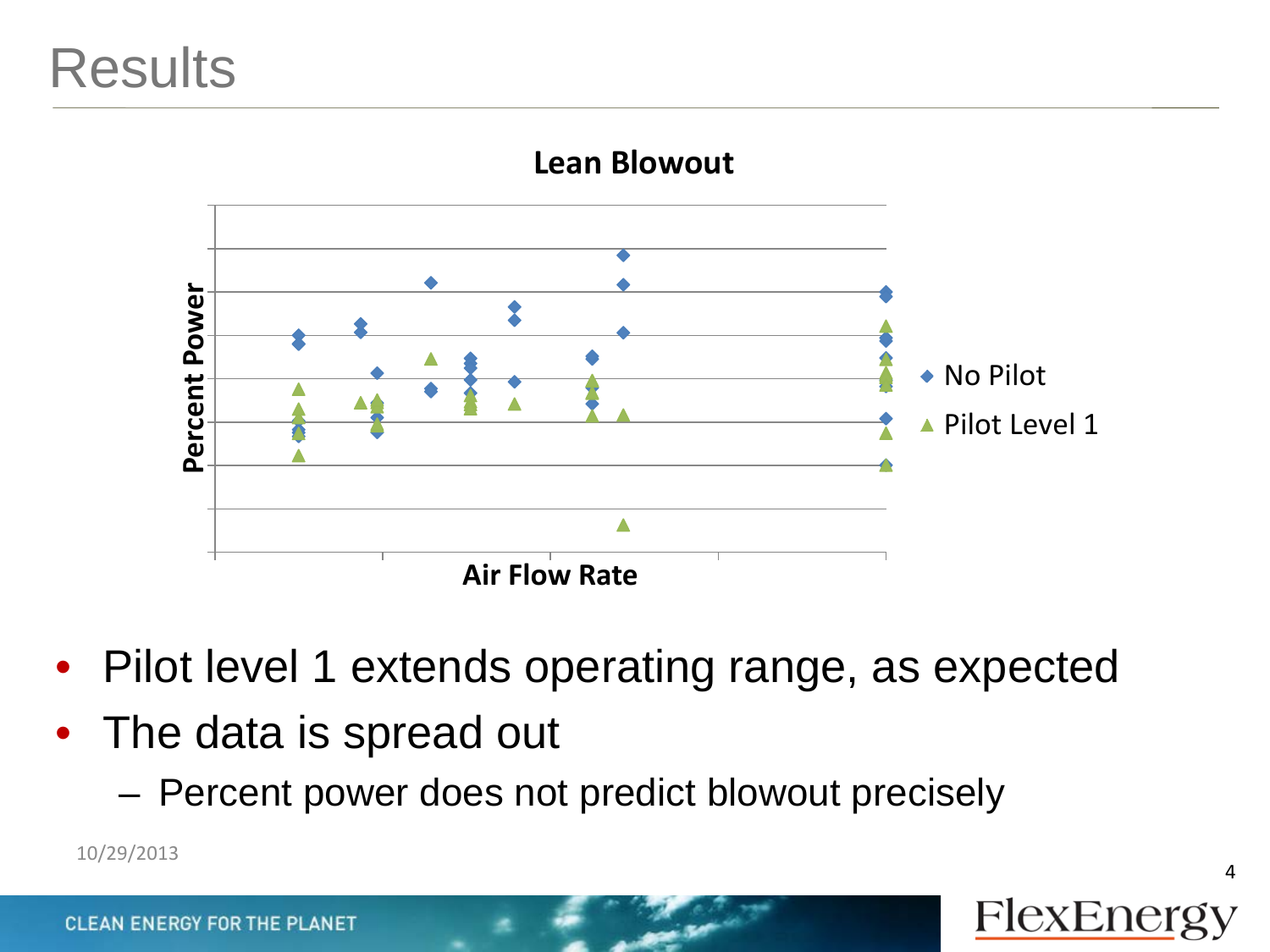- LP  $=$   $\frac{m_{air}}{V * P^n}$  $V*P^n$ 
	- Reaction volume,  $V$ , is unknown but constant
- Serves as a predictor of blowout
- Stable combustion  $\leftrightarrow$  low LP
- Unstable combustion, Blowout  $\leftrightarrow$  high LP

5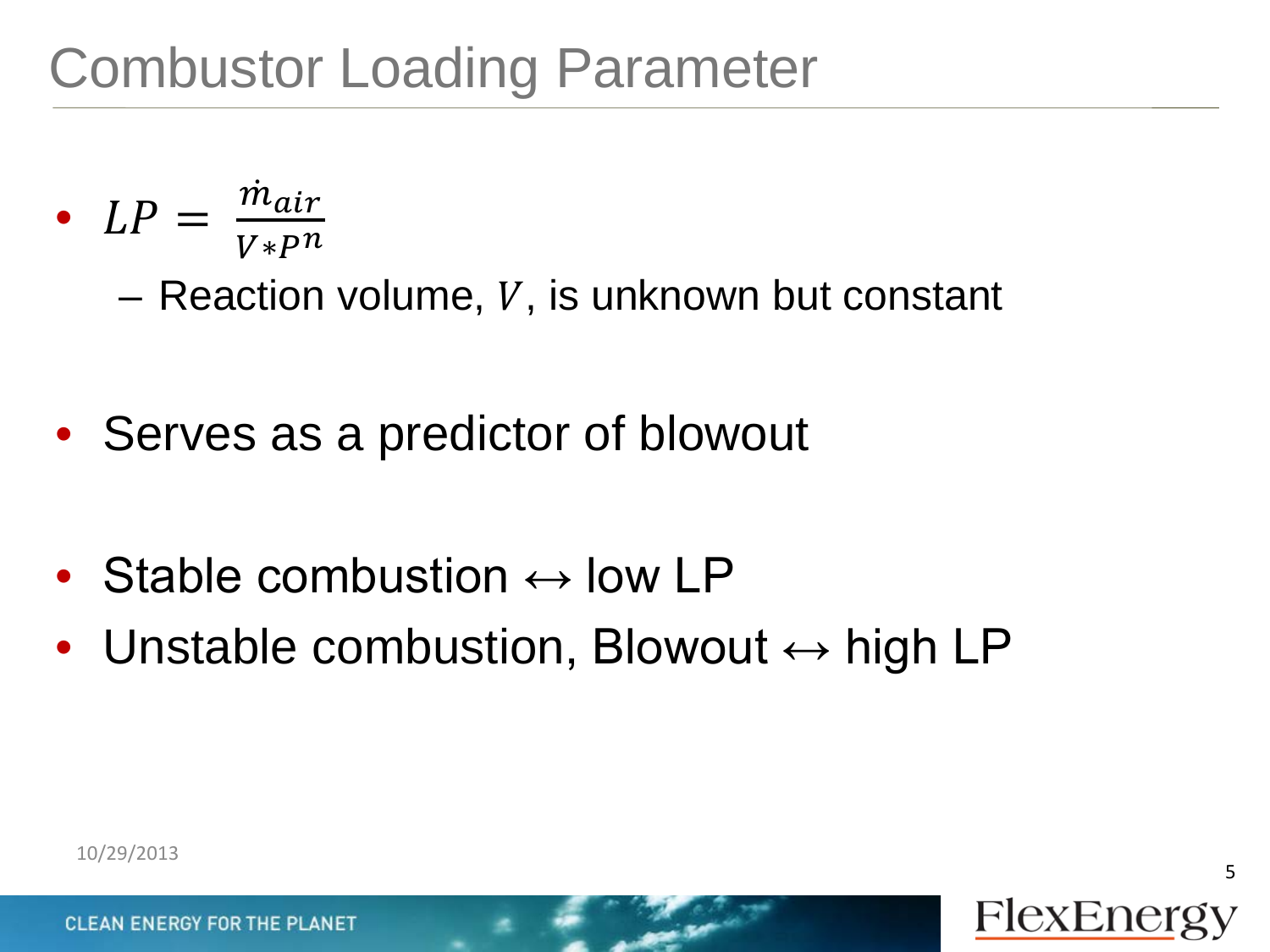## Combustor Loading Parameter



- Data is significantly less spread out
	- Blowout can be accurately predicted
- Very little difference between pilot level 1 and no pilot blowout
	- 10/29/2013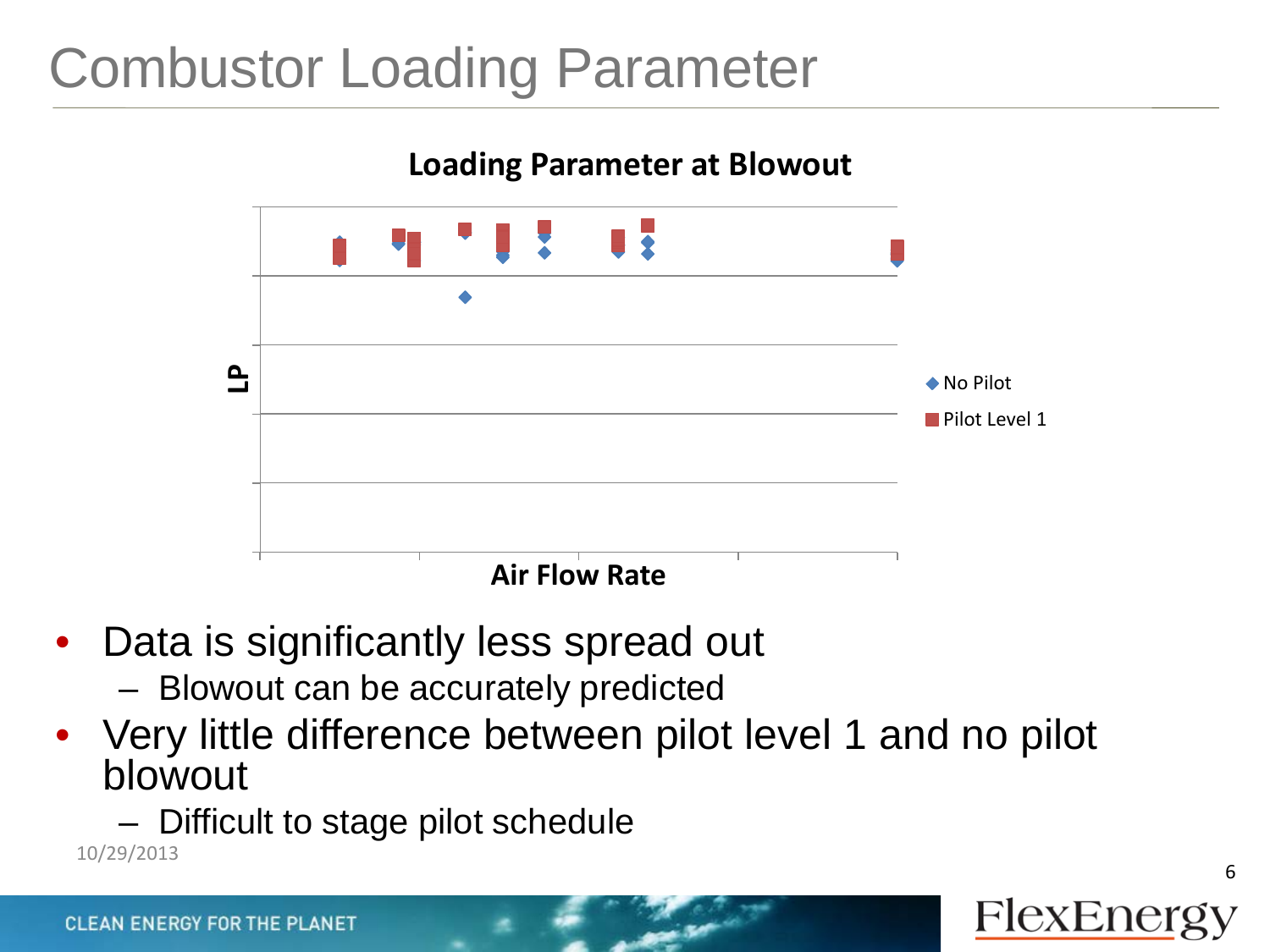No Pilot:

- Consistently saw a sharp increase (step change) in LP shortly before blowout
- Magnitude outweighed variation in steady state data significantly

Pilot Level 1:

- Much less consistent response than no pilot
- Likely due to introduction of diffusion flame and moving away from well-mixed combustion, where LP is well defined



7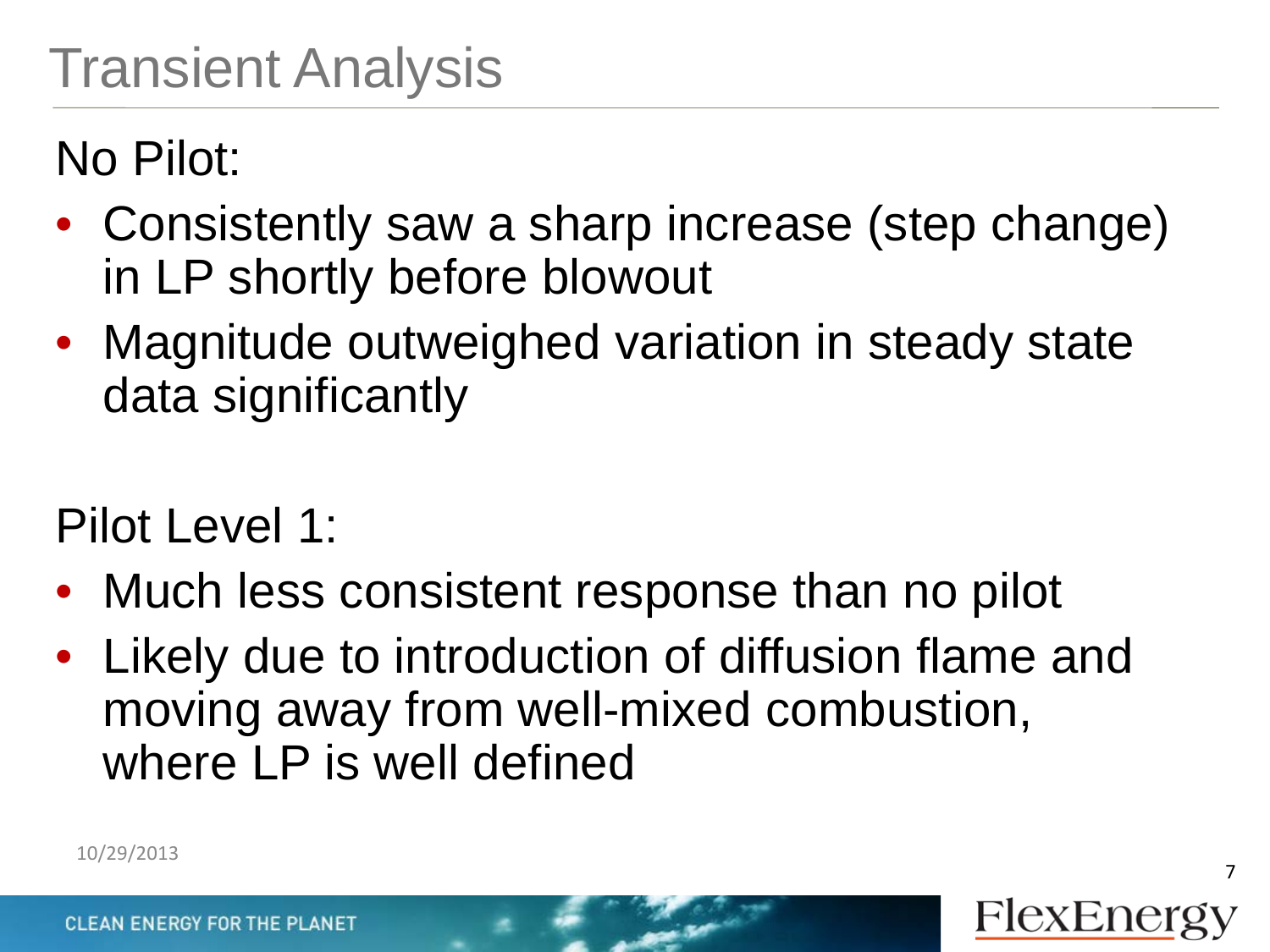### No Pilot Transient Response

#### **Transient LP Response**



**FlexEnergy**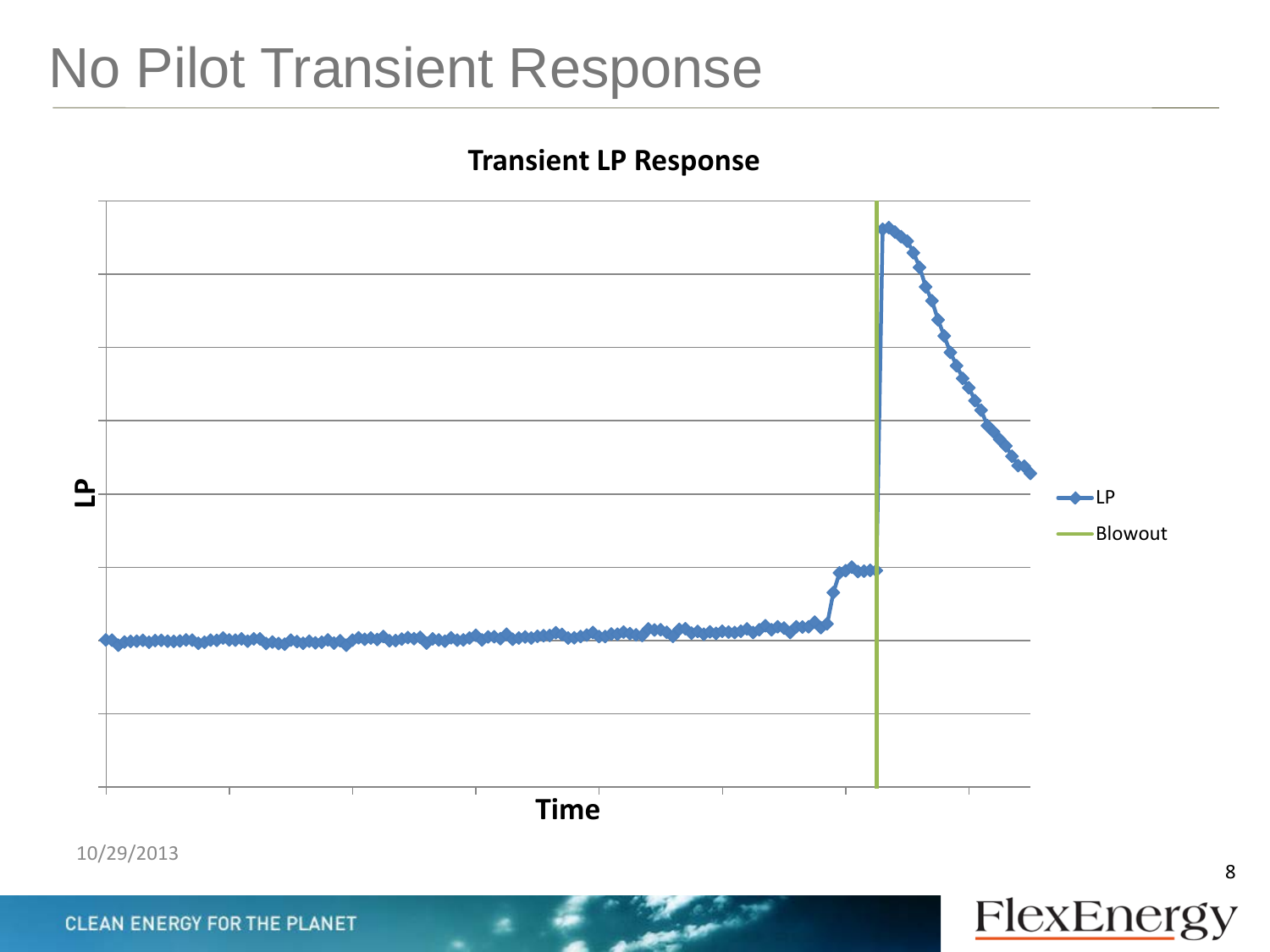- Saw from transient responses that LP increases at or immediately before blowout
- Investigate LP values *before* blowout, since this is when we would like to adjust pilots
- Greater increase in LP for no pilot data at blowout
	- Looking at pre-blowout LP separates the no pilot data from the pilot level 1 data

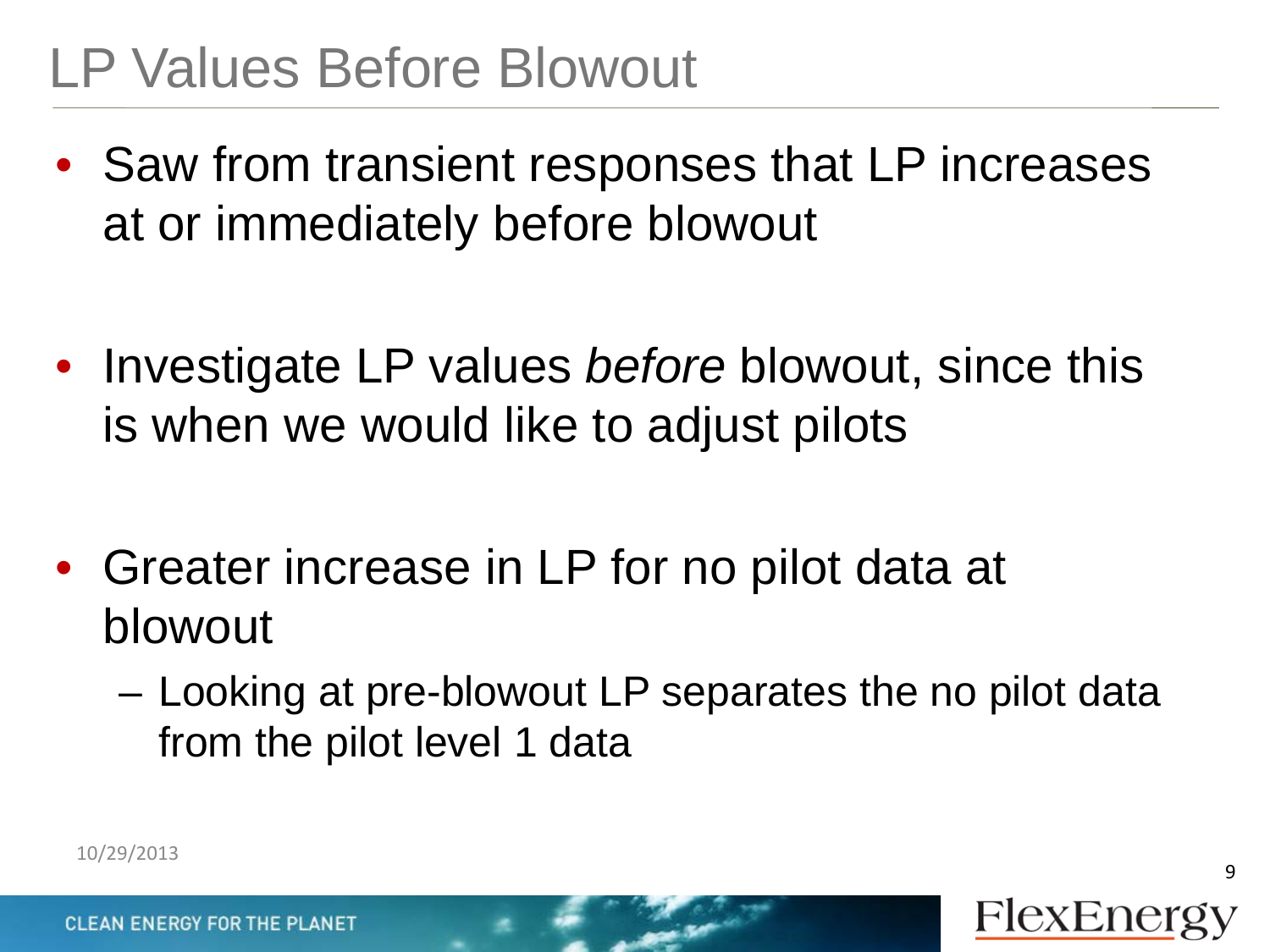

**Pre-Blowout LP**

Vertical range has been reduced to show variations in data

10 **FlexEnergy**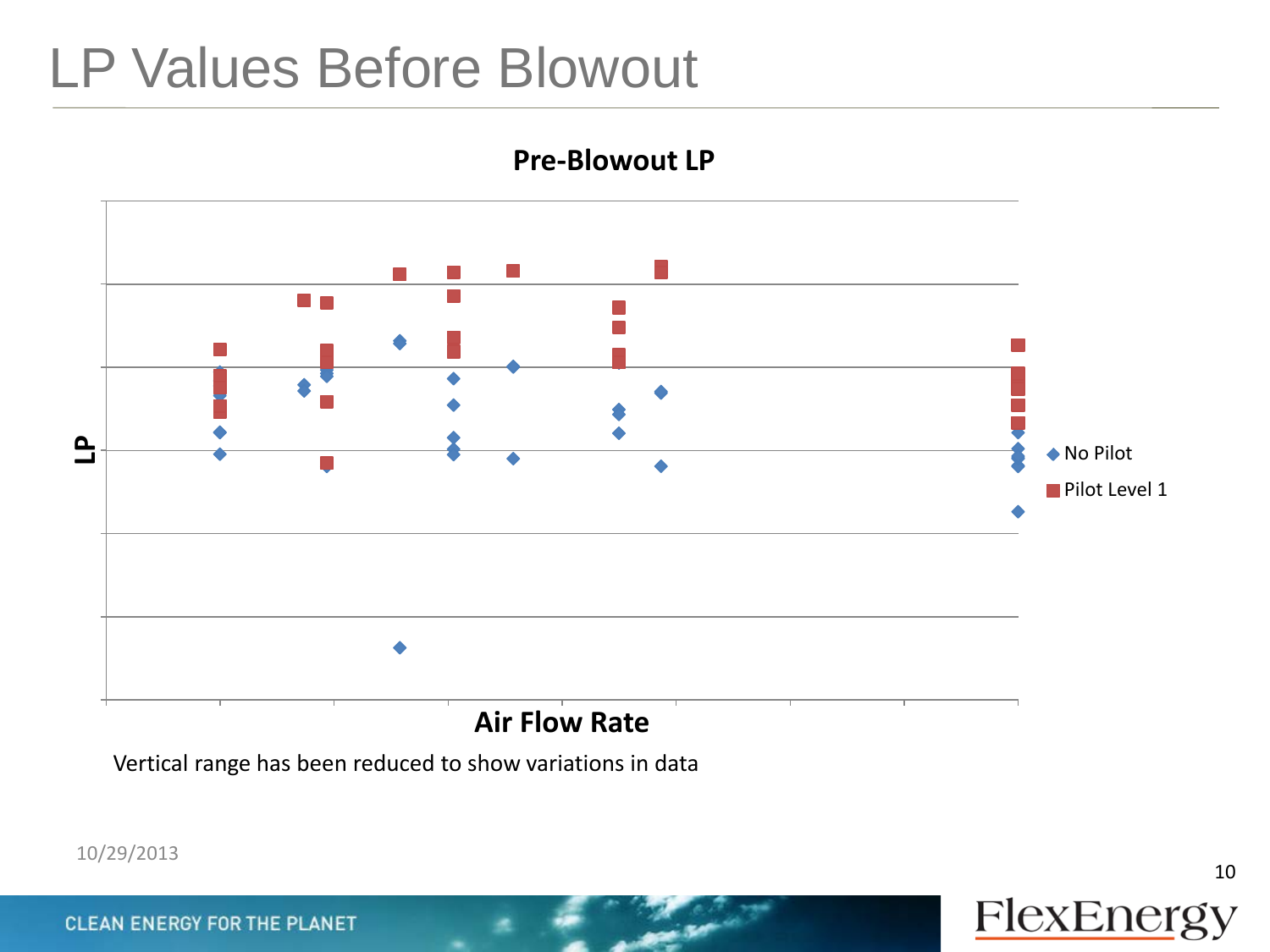- Spread is roughly the same as for data at blowout
- More separation between no pilot and pilot level 1 data
- Data shows slight trends with other combustor related variables (e.g. temperature)
	- Removing these trends provides a more complete description of blowout

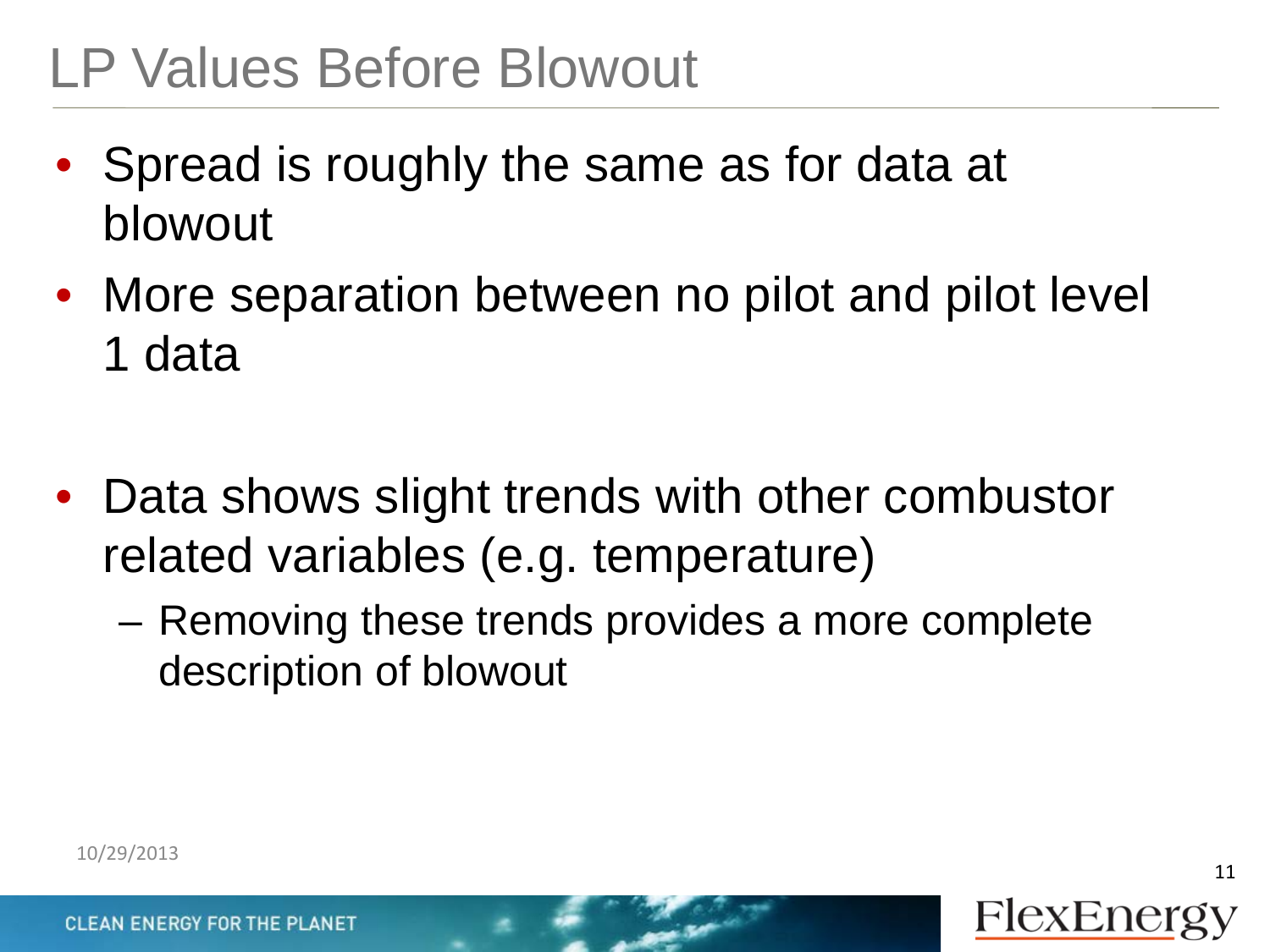#### **Corrected Pre-Blowout LP**



The corrections:

- Decrease data spread
- Further separate no pilot from pilot level 1 blowout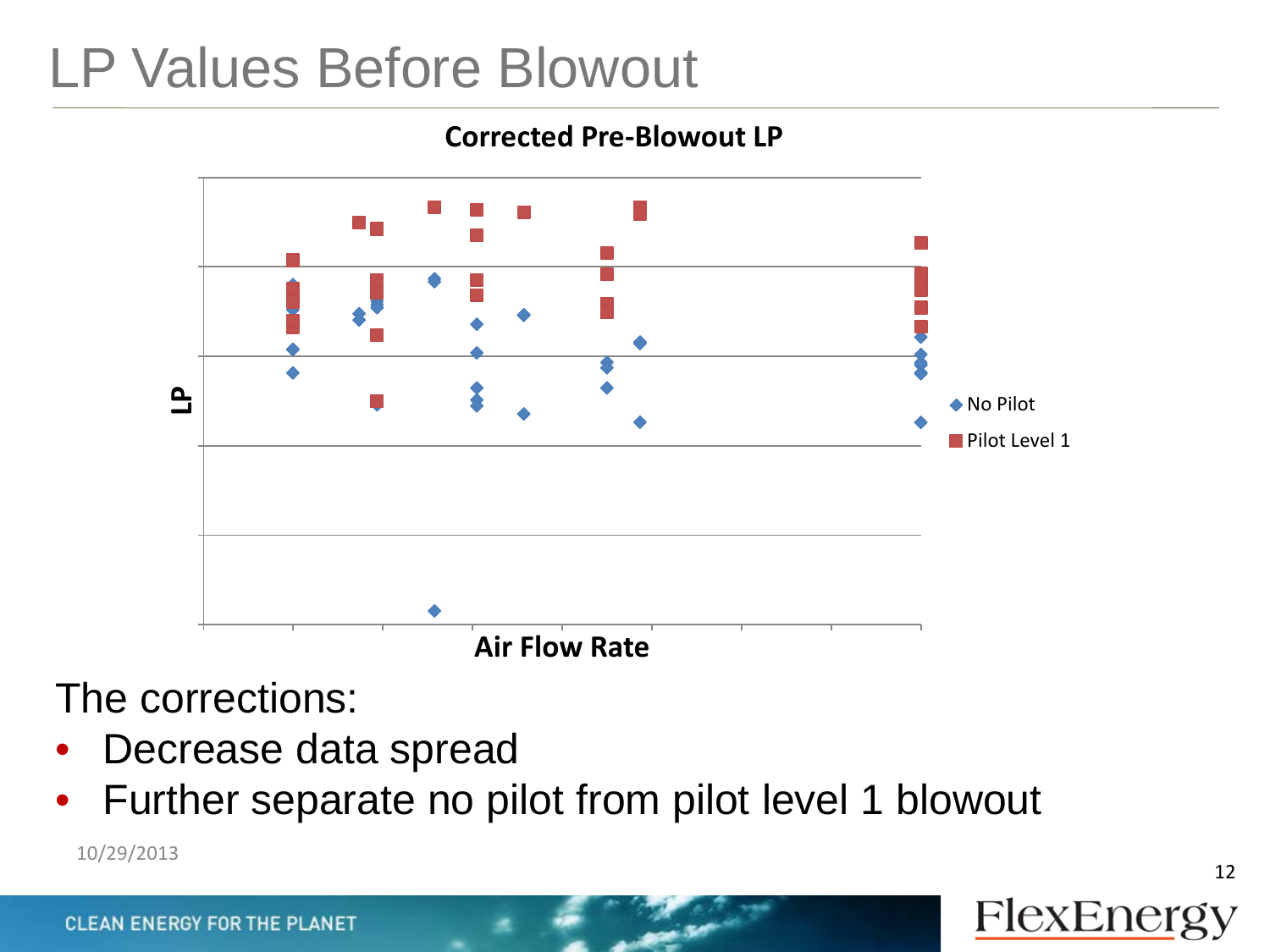- Validate that pilot level 1 effectively increases turbine operating envelope
- LP with slight modifications successfully predicts blowout conditions
- Can use LP to create staged pilot schedule to prevent blowout while minimizing harmful emissions



13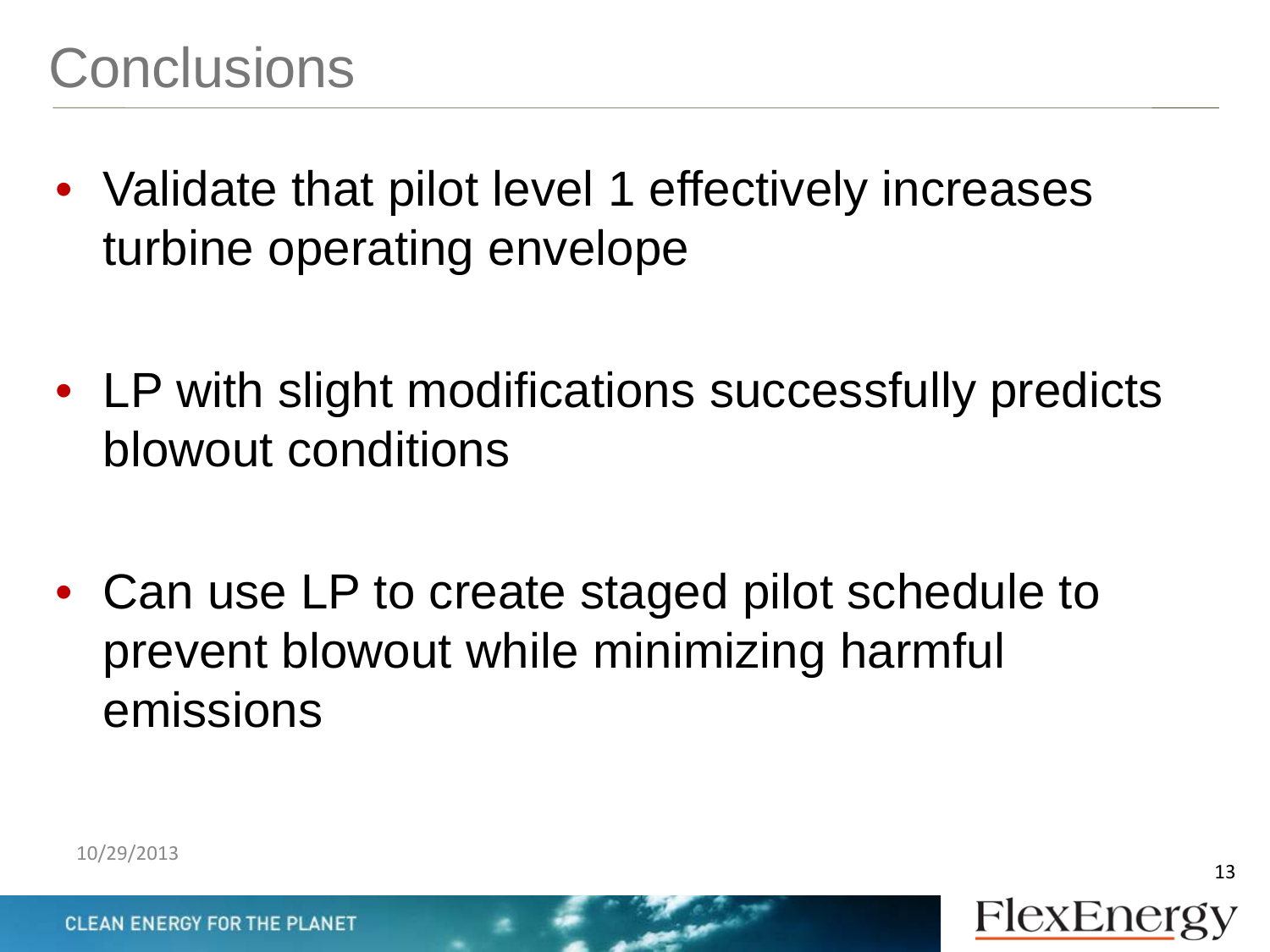- Pilot schedule must be implemented and tested to validate effectiveness
- Analysis found minimal differences across combustors and fuels tested
	- Suggests that LP at blowout may be constant across all combustors and fuels used
	- More testing needed to confirm